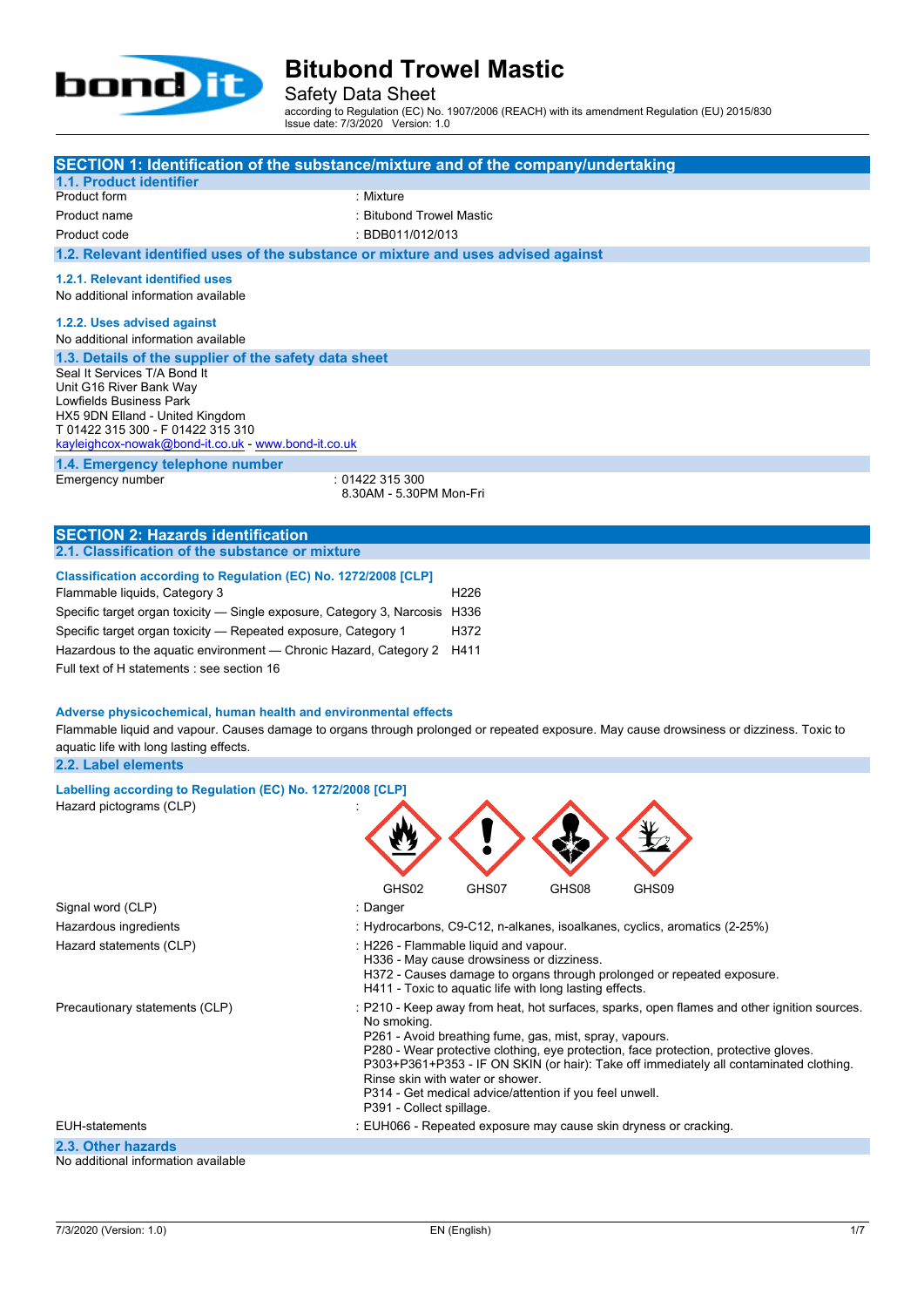Safety Data Sheet

according to Regulation (EC) No. 1907/2006 (REACH) with its amendment Regulation (EU) 2015/830

| <b>SECTION 3: Composition/information on ingredients</b>                   |                           |               |                                                                                                          |
|----------------------------------------------------------------------------|---------------------------|---------------|----------------------------------------------------------------------------------------------------------|
| 3.1. Substances                                                            |                           |               |                                                                                                          |
| Not applicable                                                             |                           |               |                                                                                                          |
| 3.2. Mixtures                                                              |                           |               |                                                                                                          |
| <b>Name</b>                                                                | <b>Product identifier</b> | $\frac{0}{2}$ | <b>Classification according to</b><br><b>Regulation (EC) No.</b><br>1272/2008 [CLP]                      |
| Hydrocarbons, C9-C12, n-alkanes, isoalkanes,<br>cyclics, aromatics (2-25%) | (EC-No.) 919-446-0        | $>= 10 - 30$  | Flam. Lig. 3, H226<br>STOT SE 3, H336<br>STOT RE 1, H372<br>Asp. Tox. 1, H304<br>Aquatic Chronic 2, H411 |

Full text of H-statements: see section 16

| <b>SECTION 4: First aid measures</b>                                            |                                                                                 |
|---------------------------------------------------------------------------------|---------------------------------------------------------------------------------|
| 4.1. Description of first aid measures                                          |                                                                                 |
| First-aid measures general                                                      | : Call a poison center or a doctor if you feel unwell.                          |
| First-aid measures after inhalation                                             | : Remove person to fresh air and keep comfortable for breathing.                |
| First-aid measures after skin contact                                           | : Rinse skin with water/shower. Take off immediately all contaminated clothing. |
| First-aid measures after eye contact                                            | : Rinse eyes with water as a precaution.                                        |
| First-aid measures after ingestion                                              | : Call a poison center or a doctor if you feel unwell.                          |
| 4.2. Most important symptoms and effects, both acute and delayed                |                                                                                 |
| Symptoms/effects                                                                | : May cause drowsiness or dizziness.                                            |
| Symptoms/effects after skin contact                                             | : May cause slight irritation to the skin.                                      |
| Symptoms/effects after eye contact                                              | : May cause slight irritation.                                                  |
| Symptoms/effects after ingestion                                                | : May cause irritation to the digestive tract.                                  |
| 4.3. Indication of any immediate medical attention and special treatment needed |                                                                                 |

Treat symptomatically.

| <b>SECTION 5: Firefighting measures</b>                                  |                                                                                                                                                                |
|--------------------------------------------------------------------------|----------------------------------------------------------------------------------------------------------------------------------------------------------------|
| 5.1. Extinguishing media                                                 |                                                                                                                                                                |
| Suitable extinguishing media                                             | : Water spray. Dry powder. Foam. Carbon dioxide.                                                                                                               |
| 5.2. Special hazards arising from the substance or mixture               |                                                                                                                                                                |
| Fire hazard                                                              | : Flammable liquid and vapour.                                                                                                                                 |
| Hazardous decomposition products in case of fire                         | : Toxic fumes may be released.                                                                                                                                 |
| 5.3. Advice for firefighters                                             |                                                                                                                                                                |
| Protection during firefighting                                           | : Do not attempt to take action without suitable protective equipment. Self-contained<br>breathing apparatus. Complete protective clothing.                    |
| <b>SECTION 6: Accidental release measures</b>                            |                                                                                                                                                                |
|                                                                          |                                                                                                                                                                |
| 6.1. Personal precautions, protective equipment and emergency procedures |                                                                                                                                                                |
|                                                                          |                                                                                                                                                                |
| 6.1.1. For non-emergency personnel<br><b>Emergency procedures</b>        | : Ventilate spillage area. No open flames, no sparks, and no smoking. Do not breathe<br>dust/fume/gas/mist/vapours/spray.                                      |
| 6.1.2. For emergency responders                                          |                                                                                                                                                                |
| Protective equipment                                                     | : Do not attempt to take action without suitable protective equipment. For further information<br>refer to section 8: "Exposure controls/personal protection". |
| <b>6.2. Environmental precautions</b>                                    |                                                                                                                                                                |
| Avoid release to the environment.                                        |                                                                                                                                                                |
| 6.3. Methods and material for containment and cleaning up                |                                                                                                                                                                |

### Other information **contract of the contract of materials** or solid residues at an authorized site.

**6.4. Reference to other sections** For further information refer to section 13.

Methods for cleaning up : Take up liquid spill into absorbent material. Notify authorities if product enters sewers or

public waters.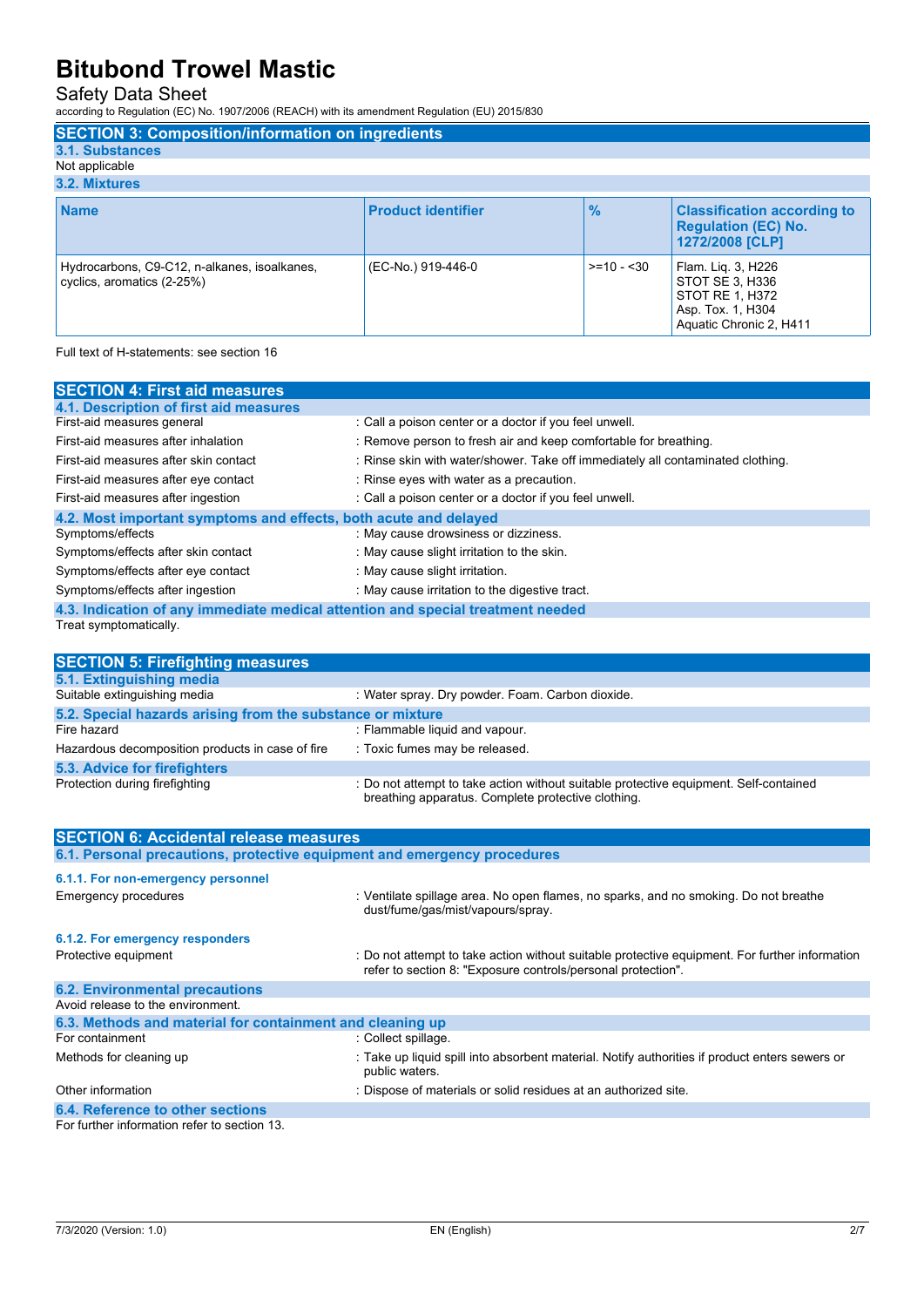#### Safety Data Sheet

according to Regulation (EC) No. 1907/2006 (REACH) with its amendment Regulation (EU) 2015/830

| <b>SECTION 7: Handling and storage</b>                            |                                                                                                                                                                                                                                                                                                                                                                                                                                                                          |
|-------------------------------------------------------------------|--------------------------------------------------------------------------------------------------------------------------------------------------------------------------------------------------------------------------------------------------------------------------------------------------------------------------------------------------------------------------------------------------------------------------------------------------------------------------|
| 7.1. Precautions for safe handling                                |                                                                                                                                                                                                                                                                                                                                                                                                                                                                          |
| Precautions for safe handling                                     | : Keep away from heat, hot surfaces, sparks, open flames and other ignition sources. No<br>smoking. Ground/bond container and receiving equipment. Use only non-sparking tools.<br>Take precautionary measures against static discharge. Flammable vapours may<br>accumulate in the container. Use explosion-proof equipment. Wear personal protective<br>equipment. Do not breathe dust/fume/gas/mist/vapours/spray. Use only outdoors or in a<br>well-ventilated area. |
| Hygiene measures                                                  | : Do not eat, drink or smoke when using this product. Always wash hands after handling the<br>product.                                                                                                                                                                                                                                                                                                                                                                   |
| 7.2. Conditions for safe storage, including any incompatibilities |                                                                                                                                                                                                                                                                                                                                                                                                                                                                          |
| <b>Technical measures</b>                                         | : Ground/bond container and receiving equipment.                                                                                                                                                                                                                                                                                                                                                                                                                         |
| Storage conditions                                                | : Store in a well-ventilated place. Keep cool. Keep container tightly closed. Store locked up.                                                                                                                                                                                                                                                                                                                                                                           |
| 7.3. Specific end use(s)                                          |                                                                                                                                                                                                                                                                                                                                                                                                                                                                          |

No additional information available

| <b>SECTION 8: Exposure controls/personal protection</b>                  |
|--------------------------------------------------------------------------|
| 8.1. Control parameters                                                  |
| No additional information available                                      |
| <b>8.2. Exposure controls</b>                                            |
| Appropriate engineering controls:                                        |
| Ensure good ventilation of the work station.                             |
| Hand protection:                                                         |
| Protective gloves                                                        |
| Eye protection:                                                          |
| Safety glasses                                                           |
| Skin and body protection:                                                |
| Wear suitable protective clothing                                        |
| <b>Respiratory protection:</b>                                           |
| In case of insufficient ventilation, wear suitable respiratory equipment |
| <b>Environmental exposure controls:</b>                                  |

Avoid release to the environment.

| <b>SECTION 9: Physical and chemical properties</b>         |                     |  |
|------------------------------------------------------------|---------------------|--|
| 9.1. Information on basic physical and chemical properties |                     |  |
| Physical state                                             | : Liquid            |  |
| Colour                                                     | : Black.            |  |
| Odour                                                      | : characteristic.   |  |
| Odour threshold                                            | : No data available |  |
| рH                                                         | : No data available |  |
| Relative evaporation rate (butylacetate=1)                 | : No data available |  |
| Melting point                                              | : Not applicable    |  |
| Freezing point                                             | : No data available |  |
| Boiling point                                              | : No data available |  |
| Flash point                                                | : $38 °C$           |  |
| Auto-ignition temperature                                  | : No data available |  |
| Decomposition temperature                                  | : No data available |  |
| Flammability (solid, gas)                                  | : Not applicable    |  |
| Vapour pressure                                            | : No data available |  |
| Relative vapour density at 20 °C                           | : No data available |  |
| Relative density                                           | : No data available |  |
| Solubility                                                 | : No data available |  |
| Log Pow                                                    | : No data available |  |
| Viscosity, kinematic                                       | : No data available |  |
| Viscosity, dynamic                                         | : No data available |  |
| Explosive properties                                       | : No data available |  |
|                                                            |                     |  |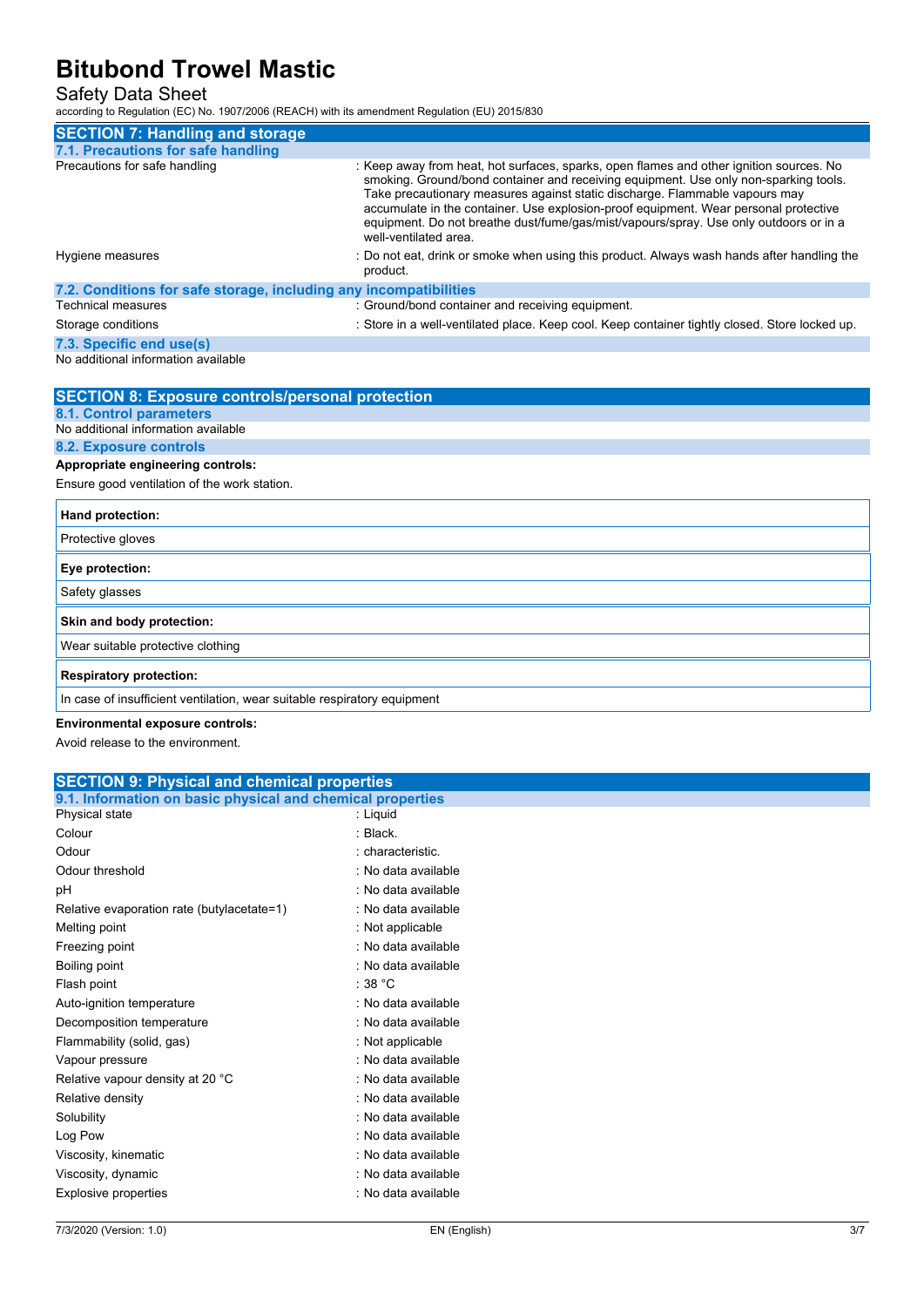#### Safety Data Sheet

according to Regulation (EC) No. 1907/2006 (REACH) with its amendment Regulation (EU) 2015/830

| Oxidising propert |  |
|-------------------|--|
|-------------------|--|

Explosive limits **Explosive limits** in the second section of the second section of the second section of the second section of the second section of the second section of the second section of the second section of the sec

oxidis<br>intes : No data available

**9.2. Other information**

No additional information available

| <b>SECTION 10: Stability and reactivity</b>                                                     |
|-------------------------------------------------------------------------------------------------|
| <b>10.1. Reactivity</b>                                                                         |
| Flammable liquid and vapour.                                                                    |
| <b>10.2. Chemical stability</b>                                                                 |
| Stable under normal conditions.                                                                 |
| 10.3. Possibility of hazardous reactions                                                        |
| No dangerous reactions known under normal conditions of use.                                    |
| 10.4. Conditions to avoid                                                                       |
| Avoid contact with hot surfaces. Heat. No flames, no sparks. Eliminate all sources of ignition. |
| 10.5. Incompatible materials                                                                    |
| No additional information available                                                             |
|                                                                                                 |

**10.6. Hazardous decomposition products**

Under normal conditions of storage and use, hazardous decomposition products should not be produced.

#### **SECTION 11: Toxicological information**

| 11.1. Information on toxicological effects |                                                                   |
|--------------------------------------------|-------------------------------------------------------------------|
| Acute toxicity (oral)                      | : Not classified                                                  |
| Acute toxicity (dermal)                    | : Not classified                                                  |
| Acute toxicity (inhalation)                | : Not classified                                                  |
| Skin corrosion/irritation                  | : Not classified                                                  |
| Serious eye damage/irritation              | : Not classified                                                  |
| Respiratory or skin sensitisation          | : Not classified                                                  |
| Germ cell mutagenicity                     | : Not classified                                                  |
| Carcinogenicity                            | : Not classified                                                  |
| Reproductive toxicity                      | : Not classified                                                  |
| STOT-single exposure                       | : May cause drowsiness or dizziness.                              |
| STOT-repeated exposure                     | : Causes damage to organs through prolonged or repeated exposure. |
| Aspiration hazard                          | : Not classified                                                  |
|                                            |                                                                   |

| <b>SECTION 12: Ecological information</b>                    |                                                    |
|--------------------------------------------------------------|----------------------------------------------------|
| 12.1. Toxicity                                               |                                                    |
| Ecology - general                                            | : Toxic to aquatic life with long lasting effects. |
| Hazardous to the aquatic environment, short-term<br>(acute)  | : Not classified                                   |
| Hazardous to the aquatic environment, long-term<br>(chronic) | : Toxic to aquatic life with long lasting effects. |
| 12.2. Persistence and degradability                          |                                                    |
| No additional information available                          |                                                    |
| 12.3. Bioaccumulative potential                              |                                                    |
| No additional information available                          |                                                    |
| 12.4. Mobility in soil                                       |                                                    |
| No additional information available                          |                                                    |
| 12.5. Results of PBT and vPvB assessment                     |                                                    |
| No additional information available                          |                                                    |
| 12.6. Other adverse effects                                  |                                                    |
| No additional information available                          |                                                    |

| <b>SECTION 13: Disposal considerations</b> |                                                                                               |
|--------------------------------------------|-----------------------------------------------------------------------------------------------|
| 13.1. Waste treatment methods              |                                                                                               |
| Waste treatment methods                    | : Dispose of contents/container in accordance with licensed collector's sorting instructions. |
| Additional information                     | : Flammable vapours may accumulate in the container.                                          |

### **SECTION 14: Transport information**

In accordance with ADR / RID / IMDG / IATA / ADN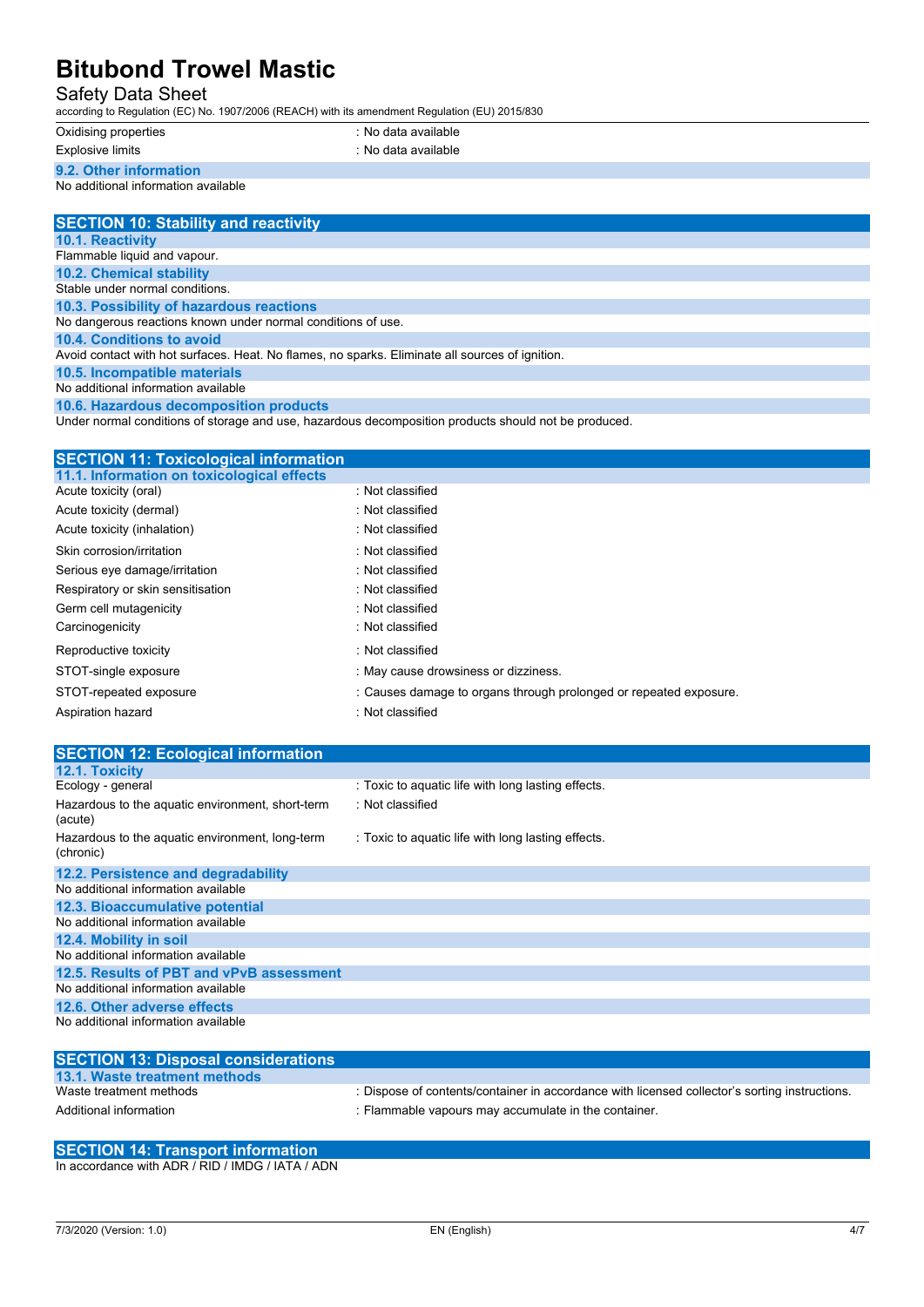#### Safety Data Sheet

according to Regulation (EC) No. 1907/2006 (REACH) with its amendment Regulation (EU) 2015/830

| <b>ADR</b>                                                                                      | <b>IMDG</b>                                                                                  | <b>IATA</b>                                                          | <b>ADN</b>                                                                               | <b>RID</b>                                                                        |  |
|-------------------------------------------------------------------------------------------------|----------------------------------------------------------------------------------------------|----------------------------------------------------------------------|------------------------------------------------------------------------------------------|-----------------------------------------------------------------------------------|--|
| 14.1. UN number                                                                                 |                                                                                              |                                                                      |                                                                                          |                                                                                   |  |
| <b>UN 1263</b>                                                                                  | <b>UN 1263</b>                                                                               | <b>UN 1263</b>                                                       | <b>UN 1263</b>                                                                           | <b>UN 1263</b>                                                                    |  |
| 14.2. UN proper shipping name                                                                   |                                                                                              |                                                                      |                                                                                          |                                                                                   |  |
| PAINT RELATED<br><b>MATERIAL</b>                                                                | PAINT RELATED<br><b>MATERIAL</b>                                                             | Paint                                                                | <b>PAINT RELATED</b><br><b>MATERIAL</b>                                                  | PAINT RELATED<br><b>MATERIAL</b>                                                  |  |
| <b>Transport document description</b>                                                           |                                                                                              |                                                                      |                                                                                          |                                                                                   |  |
| UN 1263 PAINT RELATED<br>MATERIAL, 3, III, (D/E),<br><b>ENVIRONMENTALLY</b><br><b>HAZARDOUS</b> | UN 1263 PAINT RELATED<br>MATERIAL, 3, III, MARINE<br>POLLUTANT/ENVIRONME<br>NTALLY HAZARDOUS | UN 1263 Paint, 3, III,<br><b>ENVIRONMENTALLY</b><br><b>HAZARDOUS</b> | UN 1263 PAINT RELATED<br>MATERIAL, 3, III,<br><b>ENVIRONMENTALLY</b><br><b>HAZARDOUS</b> | UN 1263 PAINT RELATED<br>MATERIAL, 3, III,<br><b>ENVIRONMENTALLY</b><br>HAZARDOUS |  |
| 14.3. Transport hazard class(es)                                                                |                                                                                              |                                                                      |                                                                                          |                                                                                   |  |
| 3                                                                                               | 3                                                                                            | 3                                                                    | 3                                                                                        | 3                                                                                 |  |
| Ø                                                                                               |                                                                                              | ⊻                                                                    |                                                                                          |                                                                                   |  |
| 14.4. Packing group                                                                             |                                                                                              |                                                                      |                                                                                          |                                                                                   |  |
| III                                                                                             | III                                                                                          | III                                                                  | $\mathbf{III}$                                                                           | Ш                                                                                 |  |
| <b>14.5. Environmental hazards</b>                                                              |                                                                                              |                                                                      |                                                                                          |                                                                                   |  |
| Dangerous for the<br>environment: Yes                                                           | Dangerous for the<br>environment: Yes<br>Marine pollutant : Yes                              | Dangerous for the<br>environment: Yes                                | Dangerous for the<br>environment: Yes                                                    | Dangerous for the<br>environment: Yes                                             |  |
| No supplementary information available                                                          |                                                                                              |                                                                      |                                                                                          |                                                                                   |  |
| 14.6. Special precautions for user                                                              |                                                                                              |                                                                      |                                                                                          |                                                                                   |  |
| <b>Overland transport</b>                                                                       |                                                                                              |                                                                      |                                                                                          |                                                                                   |  |
| Classification code (ADR)<br>: F1                                                               |                                                                                              |                                                                      |                                                                                          |                                                                                   |  |
| Special provisions (ADR)                                                                        |                                                                                              | : 163, 367, 650                                                      |                                                                                          |                                                                                   |  |
| : 51<br>Limited quantities (ADR)                                                                |                                                                                              |                                                                      |                                                                                          |                                                                                   |  |
| Excepted quantities (ADR)<br>Packing instructions (ADR)                                         | : E1                                                                                         | : P001, IBC03, LP01, R001                                            |                                                                                          |                                                                                   |  |
| Special packing provisions (ADR)                                                                |                                                                                              | $:$ PP1                                                              |                                                                                          |                                                                                   |  |
| Mixed packing provisions (ADR)                                                                  |                                                                                              | : MP19                                                               |                                                                                          |                                                                                   |  |
| : T2<br>Portable tank and bulk container instructions<br>(ADR)                                  |                                                                                              |                                                                      |                                                                                          |                                                                                   |  |
| Portable tank and bulk container special provisions<br>: TP1, TP29<br>(ADR)                     |                                                                                              |                                                                      |                                                                                          |                                                                                   |  |
| Tank code (ADR)                                                                                 |                                                                                              | : LGBF                                                               |                                                                                          |                                                                                   |  |
| Vehicle for tank carriage<br>$\div$ FL                                                          |                                                                                              |                                                                      |                                                                                          |                                                                                   |  |
| $\therefore$ 3<br>Transport category (ADR)                                                      |                                                                                              |                                                                      |                                                                                          |                                                                                   |  |
| Special provisions for carriage - Packages (ADR)<br>: V12                                       |                                                                                              |                                                                      |                                                                                          |                                                                                   |  |
| Special provisions for carriage - Operation (ADR)<br>$\cdot$ S2                                 |                                                                                              |                                                                      |                                                                                          |                                                                                   |  |
| Hazard identification number (Kemler No.)<br>$\therefore$ 30<br>Orange plates                   |                                                                                              |                                                                      |                                                                                          |                                                                                   |  |
|                                                                                                 |                                                                                              | 30<br>1263                                                           |                                                                                          |                                                                                   |  |
| : D/E<br>Tunnel restriction code (ADR)<br>EAC code<br>$: \cdot 3YE$                             |                                                                                              |                                                                      |                                                                                          |                                                                                   |  |
| <b>Transport by sea</b>                                                                         |                                                                                              |                                                                      |                                                                                          |                                                                                   |  |
| Special provisions (IMDG)                                                                       |                                                                                              | : 163, 223, 367, 955                                                 |                                                                                          |                                                                                   |  |
| Limited quantities (IMDG)                                                                       |                                                                                              | :5L                                                                  |                                                                                          |                                                                                   |  |
| Excepted quantities (IMDG)                                                                      |                                                                                              | $\div$ E1                                                            |                                                                                          |                                                                                   |  |
| Packing instructions (IMDG)                                                                     |                                                                                              | : P001, LP01                                                         |                                                                                          |                                                                                   |  |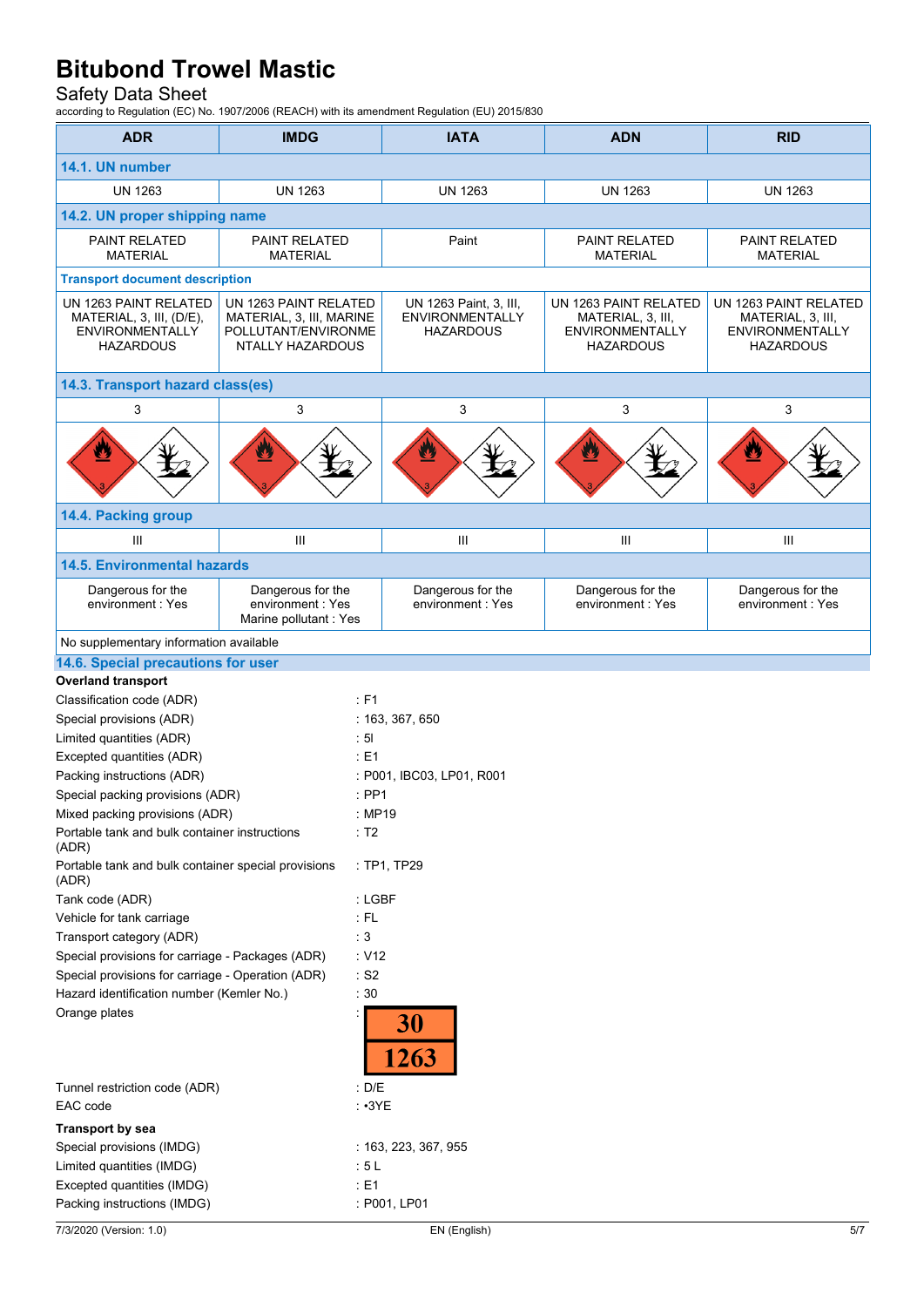#### Safety Data Sheet

according to Regulation (EC) No. 1907/2006 (REACH) with its amendment Regulation (EU) 2015/830

| $\mathbf{v}$ $\mathbf{v}$                                                |                                                        |  |  |  |
|--------------------------------------------------------------------------|--------------------------------------------------------|--|--|--|
| Special packing provisions (IMDG)                                        | $:$ PP1                                                |  |  |  |
| IBC packing instructions (IMDG)                                          | : IBC03                                                |  |  |  |
| Tank instructions (IMDG)                                                 | : T2                                                   |  |  |  |
| Tank special provisions (IMDG)                                           | : TP1, TP29                                            |  |  |  |
| EmS-No. (Fire)                                                           | $: F-E$                                                |  |  |  |
| EmS-No. (Spillage)                                                       | : $S-E$                                                |  |  |  |
| Stowage category (IMDG)                                                  | : A                                                    |  |  |  |
| Properties and observations (IMDG)                                       | : Miscibility with water depends upon the composition. |  |  |  |
| Air transport                                                            |                                                        |  |  |  |
| PCA Excepted quantities (IATA)                                           | $\div$ E1                                              |  |  |  |
| PCA Limited quantities (IATA)                                            | : Y344                                                 |  |  |  |
| PCA limited quantity max net quantity (IATA)                             | :10L                                                   |  |  |  |
| PCA packing instructions (IATA)                                          | :355                                                   |  |  |  |
| PCA max net quantity (IATA)                                              | :60L                                                   |  |  |  |
| CAO packing instructions (IATA)                                          | :366                                                   |  |  |  |
| CAO max net quantity (IATA)                                              | :220L                                                  |  |  |  |
| Special provisions (IATA)                                                | : A3, A72, A192                                        |  |  |  |
| ERG code (IATA)                                                          | : 3L                                                   |  |  |  |
| Inland waterway transport                                                |                                                        |  |  |  |
| Classification code (ADN)                                                | $E = 51$                                               |  |  |  |
| Special provisions (ADN)                                                 | : 163, 367, 650                                        |  |  |  |
| Limited quantities (ADN)                                                 | :5L                                                    |  |  |  |
| Excepted quantities (ADN)                                                | : E1                                                   |  |  |  |
| Equipment required (ADN)                                                 | $:$ PP, EX, A                                          |  |  |  |
| Ventilation (ADN)                                                        | : VE01                                                 |  |  |  |
| Number of blue cones/lights (ADN)                                        | $\mathbf{.0}$                                          |  |  |  |
| <b>Rail transport</b>                                                    |                                                        |  |  |  |
| Classification code (RID)                                                | $E = 51$                                               |  |  |  |
| Special provisions (RID)                                                 | : 163, 367, 650                                        |  |  |  |
| Limited quantities (RID)                                                 | : 5L                                                   |  |  |  |
| Excepted quantities (RID)                                                | $\div$ E1                                              |  |  |  |
| Packing instructions (RID)                                               | : P001, IBC03, LP01, R001                              |  |  |  |
| Special packing provisions (RID)                                         | $\therefore$ PP1                                       |  |  |  |
| Mixed packing provisions (RID)                                           | : MP19                                                 |  |  |  |
| Portable tank and bulk container instructions (RID)                      | : T2                                                   |  |  |  |
| Portable tank and bulk container special provisions<br>(RID)             | : TP1, TP29                                            |  |  |  |
| Tank codes for RID tanks (RID)                                           | : LGBF                                                 |  |  |  |
| Transport category (RID)                                                 | $\therefore$ 3                                         |  |  |  |
| Special provisions for carriage - Packages (RID)                         | : W12                                                  |  |  |  |
| Colis express (express parcels) (RID)                                    | $\therefore$ CE4                                       |  |  |  |
| Hazard identification number (RID)                                       | :30                                                    |  |  |  |
| 14.7. Transport in bulk according to Annex II of Marpol and the IBC Code |                                                        |  |  |  |

Not applicable

### **SECTION 15: Regulatory information**

**15.1. Safety, health and environmental regulations/legislation specific for the substance or mixture**

#### **15.1.1. EU-Regulations**

Contains no REACH substances with Annex XVII restrictions Contains no substance on the REACH candidate list Contains no REACH Annex XIV substances Contains no substance subject to Regulation (EU) No 649/2012 of the European Parliament and of the Council of 4 July 2012 concerning the export

and import of hazardous chemicals.

Contains no substance subject to Regulation (EU) No 2019/1021 of the European Parliament and of the Council of 20 June 2019 on persistent organic pollutants

#### **15.1.2. National regulations**

No additional information available